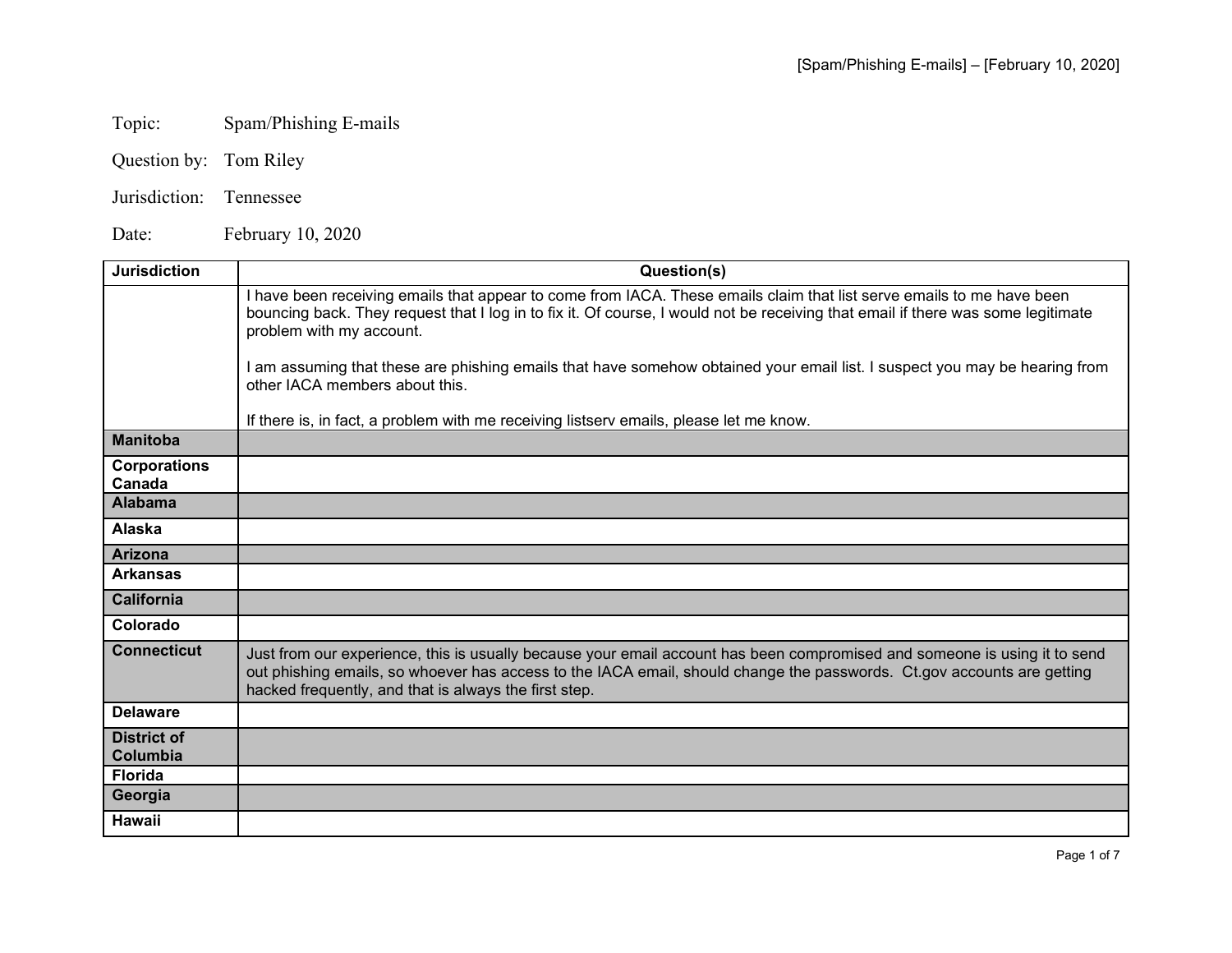| <b>Jurisdiction</b> | Question(s)                                                                                                                                                                                                                                                                           |
|---------------------|---------------------------------------------------------------------------------------------------------------------------------------------------------------------------------------------------------------------------------------------------------------------------------------|
|                     | I have been receiving emails that appear to come from IACA. These emails claim that list serve emails to me have been<br>bouncing back. They request that I log in to fix it. Of course, I would not be receiving that email if there was some legitimate<br>problem with my account. |
|                     | I am assuming that these are phishing emails that have somehow obtained your email list. I suspect you may be hearing from<br>other IACA members about this.                                                                                                                          |
|                     | If there is, in fact, a problem with me receiving listserv emails, please let me know.                                                                                                                                                                                                |
| Idaho               |                                                                                                                                                                                                                                                                                       |
| <b>Illinois</b>     |                                                                                                                                                                                                                                                                                       |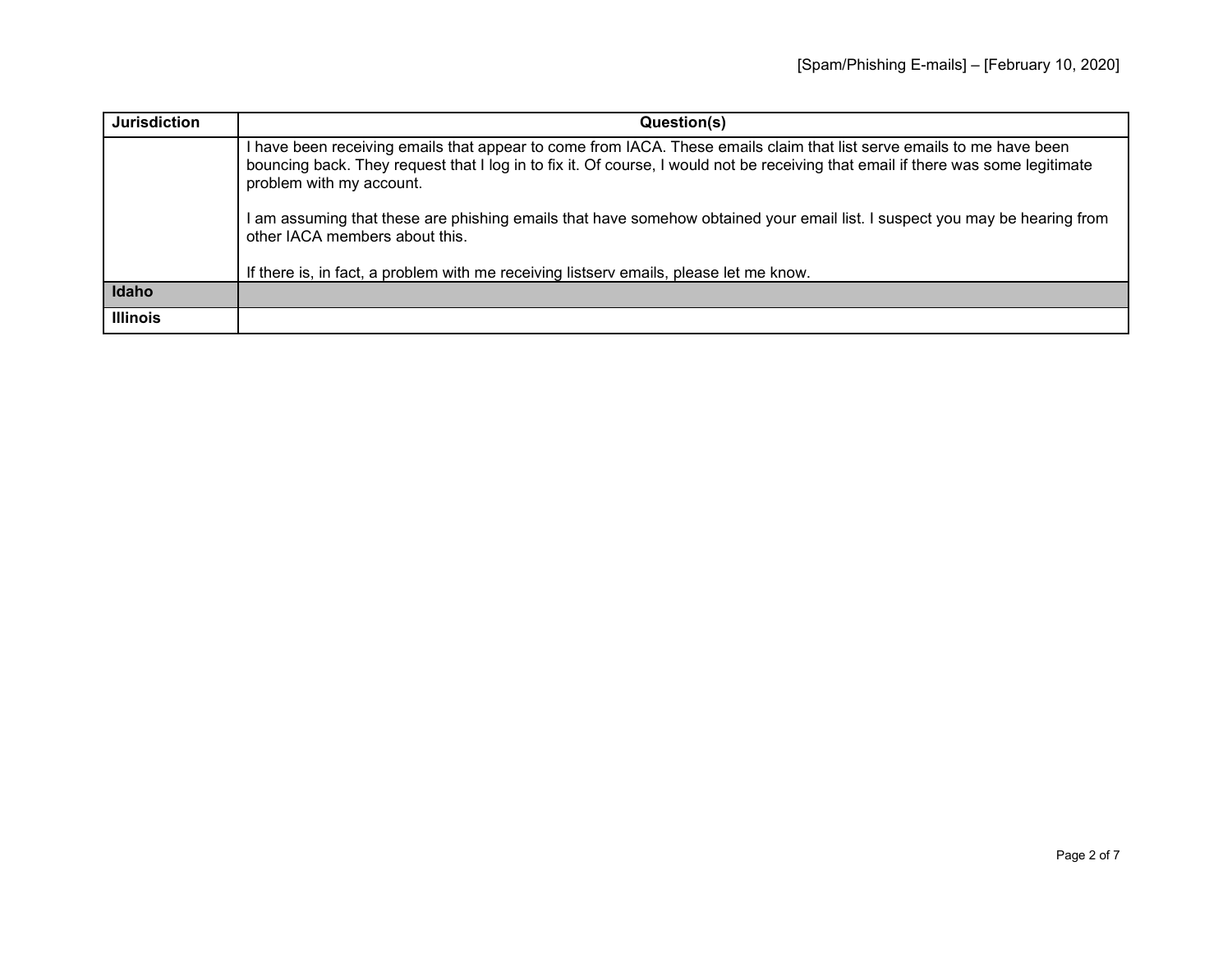| <b>Jurisdiction</b> | Question(s)                                                                                                                                                                                                                                                                                                                                               |
|---------------------|-----------------------------------------------------------------------------------------------------------------------------------------------------------------------------------------------------------------------------------------------------------------------------------------------------------------------------------------------------------|
|                     | I have been receiving emails that appear to come from IACA. These emails claim that list serve emails to me have been<br>bouncing back. They request that I log in to fix it. Of course, I would not be receiving that email if there was some legitimate<br>problem with my account.                                                                     |
|                     | I am assuming that these are phishing emails that have somehow obtained your email list. I suspect you may be hearing from<br>other IACA members about this.                                                                                                                                                                                              |
|                     | If there is, in fact, a problem with me receiving listserv emails, please let me know.                                                                                                                                                                                                                                                                    |
| Indiana             | I would advise everyone to take precautions and follow your agency's protocols for suspicious emails. I do not know of<br>anything related to the Listserv that requires a log-in.                                                                                                                                                                        |
|                     | Please do not respond to any Listserv requests asking you to log-in. I will have Wade Knotts, IT Chair and Trevor Timmons, IT<br>Vice Chair look into the matter and update you when we understand the issue.                                                                                                                                             |
|                     | I wanted to follow up with you regarding the concern that Tom Riley had related to messages he was receiving from the IACA<br>Listserv and the possibility that the Listserv was compromised.                                                                                                                                                             |
|                     | Wade and Trevor looked through the administrative side of each of the Listservs (BOS, STS & IT). Based on the<br>administrative settings, Trevor and Wade agree that the Listserv software itself was sending Tom the bounce messages. We<br>suspect this is likely due to anti-spam security settings his office has in place regarding incoming emails. |
|                     | Because the Listserv received bounce messages, it sent messages to Tom asking the him to log-in and confirm that his email<br>was valid and it should not be removed from the distribution list. Because Tom did not respond to the request, the system<br>removed him from the list.                                                                     |
|                     | Trevor and Wade also reviewed the emails Tom received and confirmed that they were sent from the hosting provider which<br>supports the IACA website and listserv.                                                                                                                                                                                        |
|                     | The bounce message from the Listserv included a password, which is clearly not an acceptable practice in today's<br>environment. This caused Tom to be suspicious (as he should have been) and to believe it was a phishing attempt. We have<br>changed the settings on BOS, STS and IT Listservs to prevent them from sending emails with passwords.     |
|                     | We also changed the passwords on each of the Listservs as a precaution.                                                                                                                                                                                                                                                                                   |
|                     | Trevor spoke with Tom, and based on the conversation and research, we have concluded that it does not appear to be a<br>compromise.                                                                                                                                                                                                                       |
|                     | We have received feedback from other Listserv recipients that they are having difficulties receiving email as well. Trevor and<br>Wade are planning on looking into upgrades that will prevent or reduce these issues.                                                                                                                                    |
| lowa                |                                                                                                                                                                                                                                                                                                                                                           |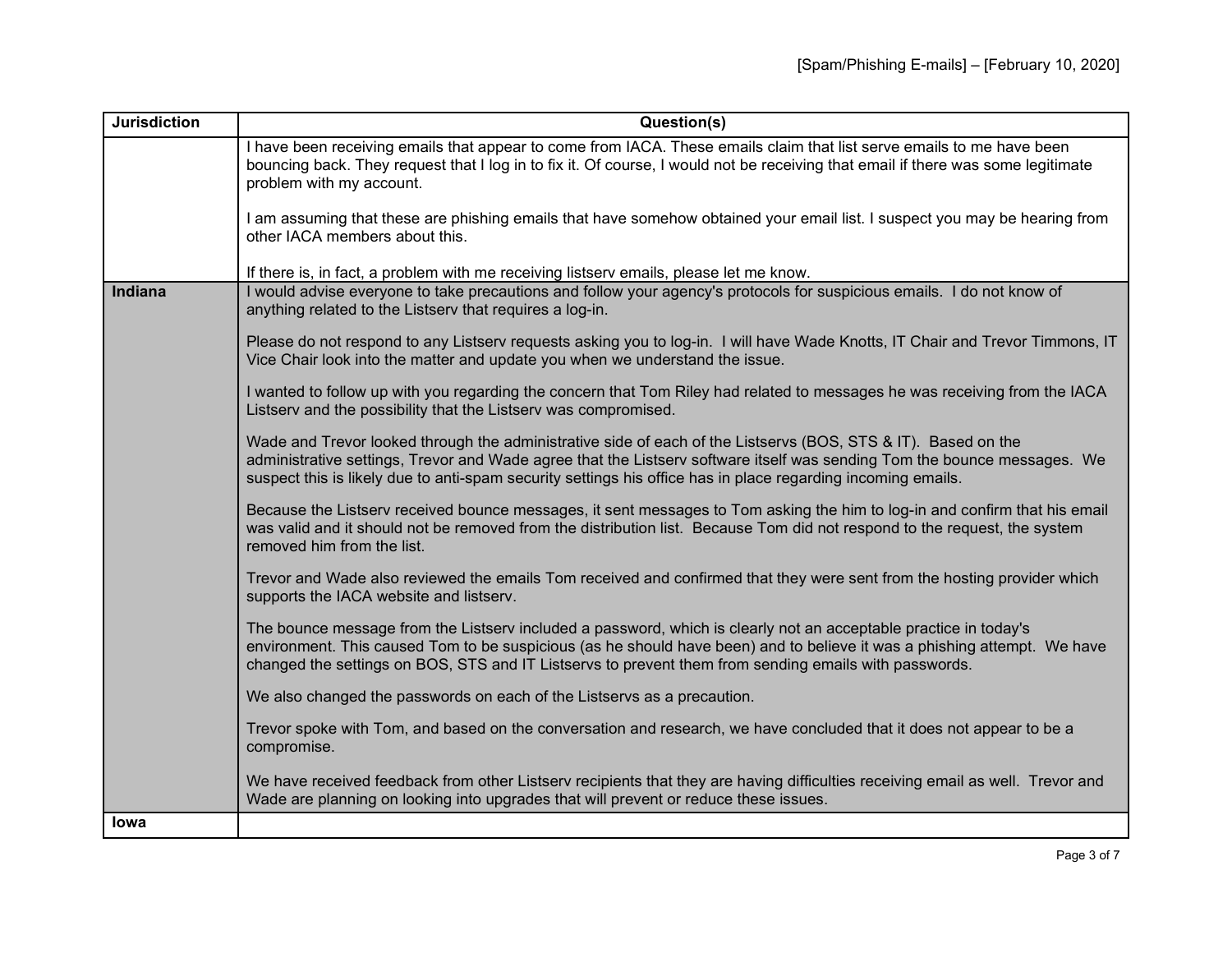| <b>Jurisdiction</b>   | Question(s)                                                                                                                                                                                                                                                                           |
|-----------------------|---------------------------------------------------------------------------------------------------------------------------------------------------------------------------------------------------------------------------------------------------------------------------------------|
|                       | I have been receiving emails that appear to come from IACA. These emails claim that list serve emails to me have been<br>bouncing back. They request that I log in to fix it. Of course, I would not be receiving that email if there was some legitimate<br>problem with my account. |
|                       | I am assuming that these are phishing emails that have somehow obtained your email list. I suspect you may be hearing from<br>other IACA members about this.                                                                                                                          |
|                       | If there is, in fact, a problem with me receiving listserv emails, please let me know.                                                                                                                                                                                                |
| <b>Kansas</b>         |                                                                                                                                                                                                                                                                                       |
| Kentucky              |                                                                                                                                                                                                                                                                                       |
| Louisiana             |                                                                                                                                                                                                                                                                                       |
| <b>Maine</b>          |                                                                                                                                                                                                                                                                                       |
| <b>Maryland</b>       |                                                                                                                                                                                                                                                                                       |
| <b>Massachusetts</b>  |                                                                                                                                                                                                                                                                                       |
| <b>Michigan</b>       |                                                                                                                                                                                                                                                                                       |
| <b>Minnesota</b>      |                                                                                                                                                                                                                                                                                       |
| <b>Mississippi</b>    |                                                                                                                                                                                                                                                                                       |
| <b>Missouri</b>       |                                                                                                                                                                                                                                                                                       |
| <b>Montana</b>        | Montana seems to have the same issue with the DMARC, and my emails that are incoming are being moved to that.                                                                                                                                                                         |
| <b>Nebraska</b>       |                                                                                                                                                                                                                                                                                       |
| <b>Nevada</b>         |                                                                                                                                                                                                                                                                                       |
| <b>New Hampshire</b>  |                                                                                                                                                                                                                                                                                       |
| <b>New Jersey</b>     |                                                                                                                                                                                                                                                                                       |
| <b>New Mexico</b>     |                                                                                                                                                                                                                                                                                       |
| <b>New York</b>       |                                                                                                                                                                                                                                                                                       |
| <b>North Carolina</b> |                                                                                                                                                                                                                                                                                       |
| <b>North Dakota</b>   |                                                                                                                                                                                                                                                                                       |
| Ohio                  |                                                                                                                                                                                                                                                                                       |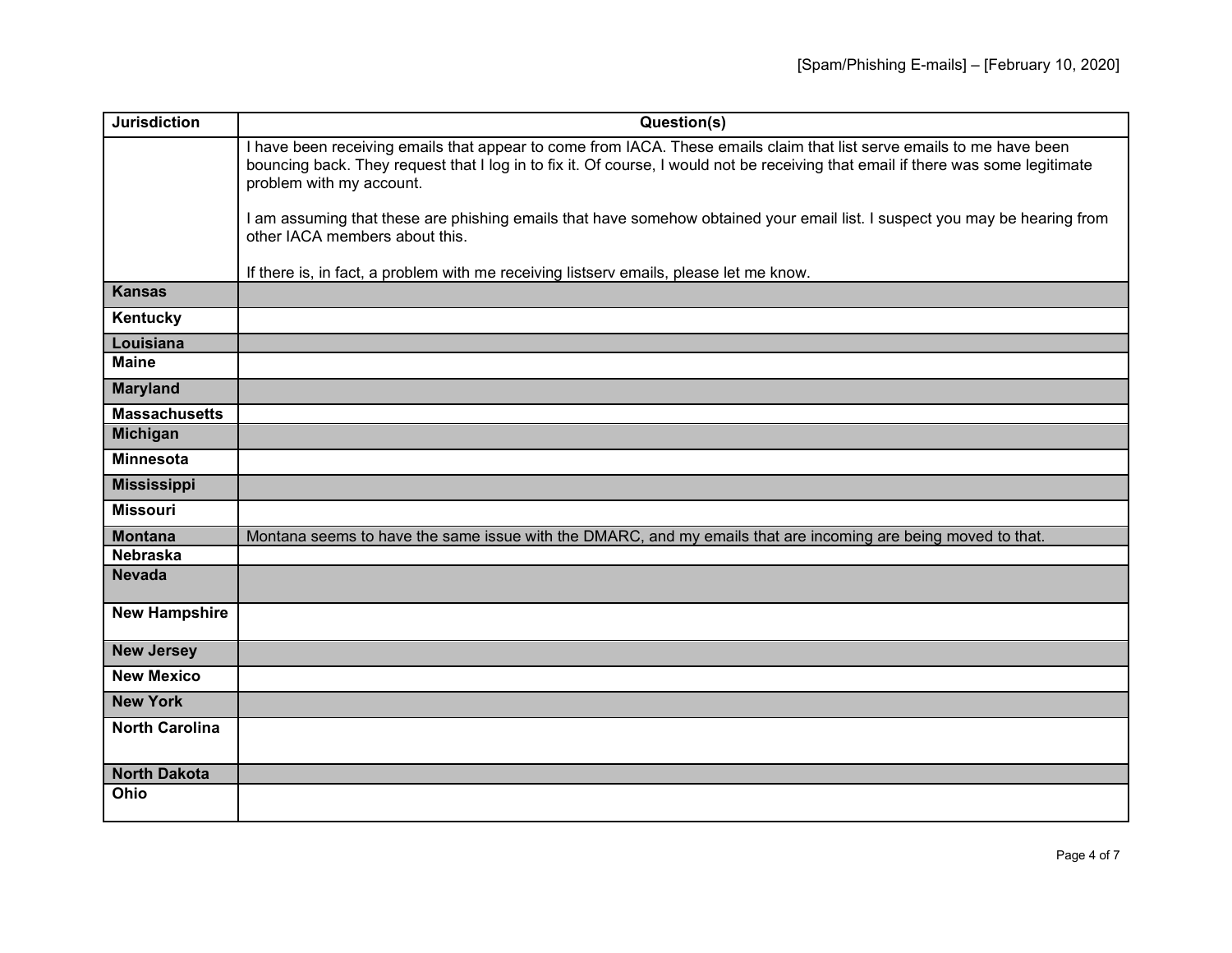| <b>Jurisdiction</b>   | Question(s)                                                                                                                                                                                                                                                                           |
|-----------------------|---------------------------------------------------------------------------------------------------------------------------------------------------------------------------------------------------------------------------------------------------------------------------------------|
|                       | I have been receiving emails that appear to come from IACA. These emails claim that list serve emails to me have been<br>bouncing back. They request that I log in to fix it. Of course, I would not be receiving that email if there was some legitimate<br>problem with my account. |
|                       | am assuming that these are phishing emails that have somehow obtained your email list. I suspect you may be hearing from<br>other IACA members about this.                                                                                                                            |
|                       | If there is, in fact, a problem with me receiving listserv emails, please let me know.                                                                                                                                                                                                |
| <b>Oklahoma</b>       |                                                                                                                                                                                                                                                                                       |
| Oregon                |                                                                                                                                                                                                                                                                                       |
| Pennsylvania          |                                                                                                                                                                                                                                                                                       |
| <b>Rhode Island</b>   |                                                                                                                                                                                                                                                                                       |
| <b>South Carolina</b> |                                                                                                                                                                                                                                                                                       |
| <b>South Dakota</b>   |                                                                                                                                                                                                                                                                                       |
| <b>Tennessee</b>      |                                                                                                                                                                                                                                                                                       |
| <b>Texas</b>          |                                                                                                                                                                                                                                                                                       |
| <b>Utah</b>           |                                                                                                                                                                                                                                                                                       |
| <b>Vermont</b>        |                                                                                                                                                                                                                                                                                       |
| Virginia              |                                                                                                                                                                                                                                                                                       |
| Washington            |                                                                                                                                                                                                                                                                                       |
| <b>West Virginia</b>  |                                                                                                                                                                                                                                                                                       |
| Wisconsin             |                                                                                                                                                                                                                                                                                       |
| Wyoming               |                                                                                                                                                                                                                                                                                       |

## **Additional comments:**

If you want to forward that email to [suspiciousemail@mailware.cisecurity.org<mailto:suspiciousemail@mailware.cisecurity.org>](mailto:suspiciousemail@mailware.cisecurity.org%3cmailto:suspiciousemail@mailware.cisecurity.org) to check it out in their sandbox, they will. TN is a member of Elections-Infrastructure ISAC, as are all the state offices who run elections and they will be happy to check that out for you.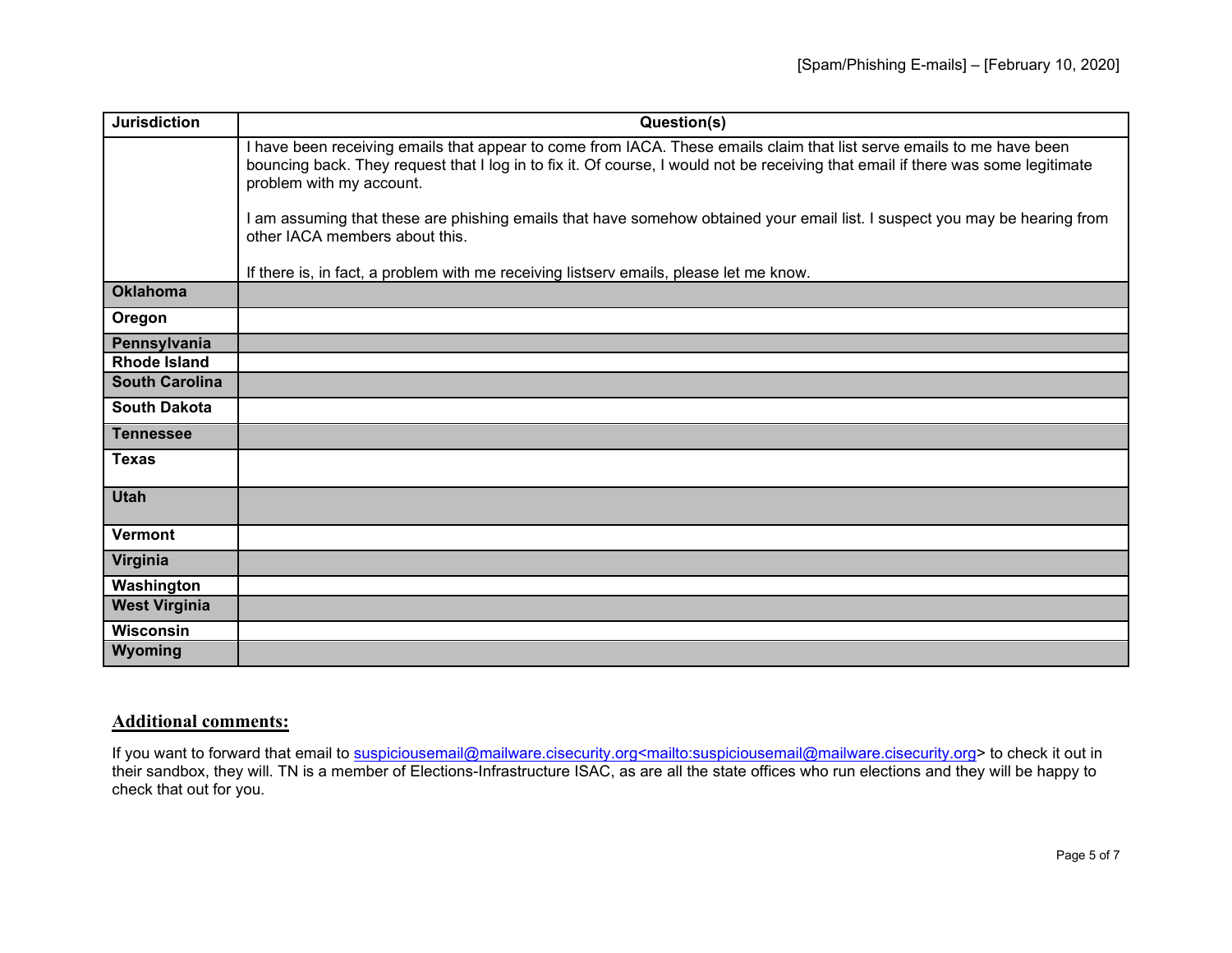Others might want to do the same if they are seeing the same email. Tell them that your office has elections within the jurisdiction of your office (if they do) and that you want to be sure that this is not a potential phishing attempt.

Thanks! Leslie

Leslie Reynolds Executive Director National Association of Secretaries of State (NASS) 444 N. Capitol Street, NW Suite 401 Washington, DC 20001

202-624-3525

I would like to add some information to this dialogue. I have also seen an increase in emails from IACA members that are not accepted by our email system and have received emails advising that due to the number of bounces re-registering was required. The reason many emails are being bounced is related to a system referred to as DMARC. I am not a techie, but the link below will offer basic information about this system deployed a while back that requires some technical changes to outbound emails in order to avoid being bounced on the recipient side.

I respectfully suggest someone with more technical expertise that I have add some information to this thread as I do not believe this is related to a compromised email account but rather issues with the systems of some senders.

[https://nam12.safelinks.protection.outlook.com/?url=https%3A%2F%2Fwww.validity.com%2Fblog%2Fhow-to-explain-dmarc-in-plain](https://nam12.safelinks.protection.outlook.com/?url=https%3A%2F%2Fwww.validity.com%2Fblog%2Fhow-to-explain-dmarc-in-plain-english%2F&data=02%7C01%7Cpviverto%40azsos.gov%7Cd8613cafb08f44cf75b208d7afdddb43%7Cb4494a03f26d475dba4139871e763531%7C1%7C0%7C637171239732561082&sdata=1aD60bTE6Xjo33B8YEZtFAVEtxnYU4A1%2FTTorXV%2FjZc%3D&reserved=0)[english%2F&data=02%7C01%7Cpviverto%40azsos.gov%7Cd8613cafb08f44cf75b208d7afdddb43%7Cb4494a03f26d475dba4139871e7635](https://nam12.safelinks.protection.outlook.com/?url=https%3A%2F%2Fwww.validity.com%2Fblog%2Fhow-to-explain-dmarc-in-plain-english%2F&data=02%7C01%7Cpviverto%40azsos.gov%7Cd8613cafb08f44cf75b208d7afdddb43%7Cb4494a03f26d475dba4139871e763531%7C1%7C0%7C637171239732561082&sdata=1aD60bTE6Xjo33B8YEZtFAVEtxnYU4A1%2FTTorXV%2FjZc%3D&reserved=0)  $31\%$ 7C1%7C0%7C637171239732561082&amp:sdata=1aD60bTE6Xjo33B8YEZtFAVEtxnYU4A1%2FTTorXV%2FiZc%3D&amp:reserved=0

Bruce Jacobi CEO Corp 800. 221.0102 Ext 1128 Direct 212.379.1928

## **Full text of email:**

Good afternoon.

I have been receiving emails that appear to come from IACA. These emails claim that list serve emails to me have been bouncing back. They request that I log in to fix it. Of course, I would not be receiving that email if there was some legitimate problem with my account.